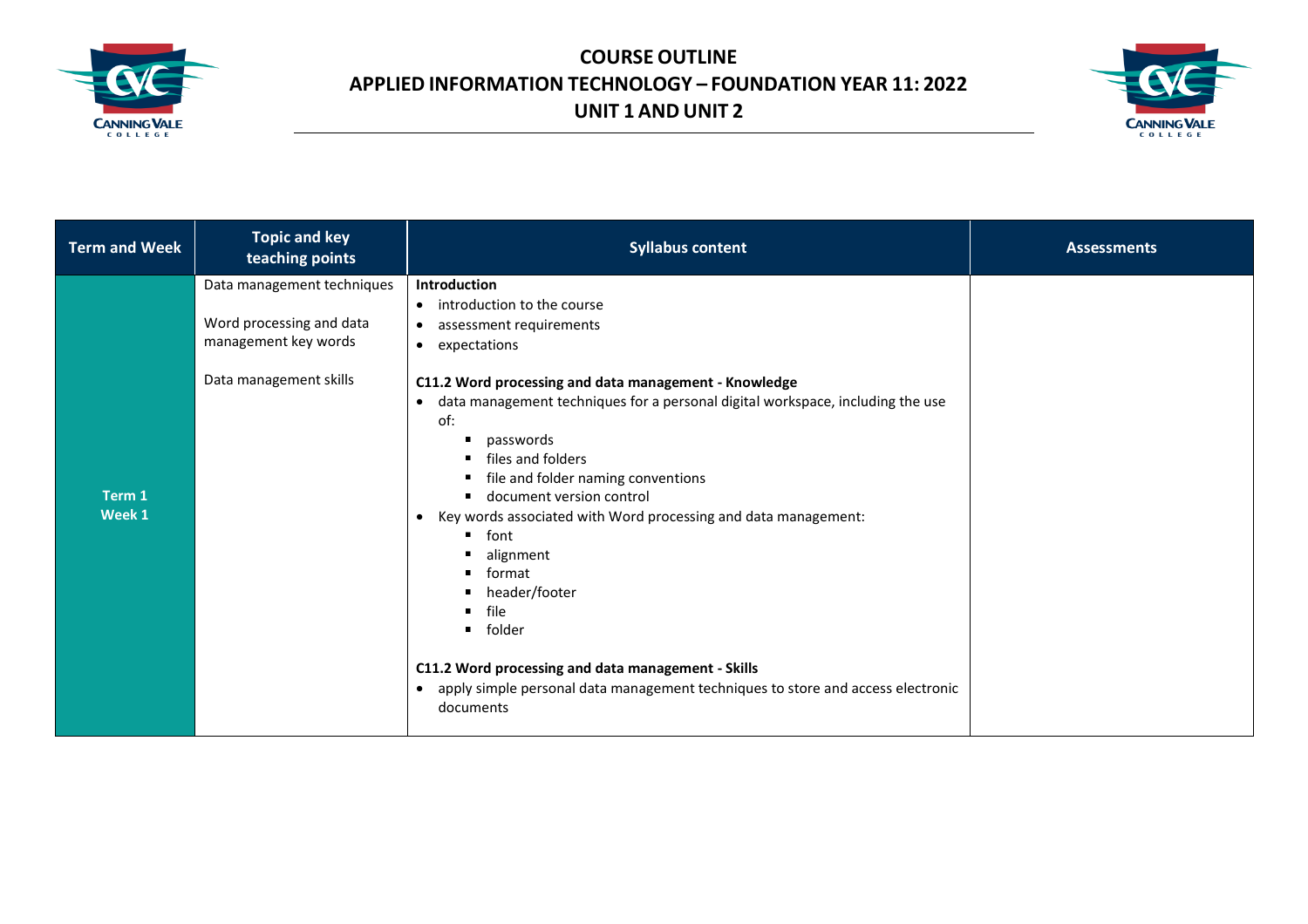



|                 | Features of word processing   | C11.2 Word processing and data management - Knowledge                       | Task 1: Project - Job application letter   |
|-----------------|-------------------------------|-----------------------------------------------------------------------------|--------------------------------------------|
|                 | software                      | • features of word processing software for personal use, including:         | 15% (Term 1 Weeks 3-5)                     |
|                 | Word processing skills        | document creation                                                           |                                            |
|                 |                               | fonts, including:<br>$\circ$ size                                           |                                            |
|                 | Editing and proofreading      | o style                                                                     |                                            |
|                 | within word processing        | document formatting, including:                                             |                                            |
|                 | software                      | ○ format                                                                    |                                            |
|                 |                               | table<br>$\circ$                                                            |                                            |
|                 |                               | line spacing<br>O                                                           |                                            |
| Term 1          |                               | alignment<br>$\circ$                                                        |                                            |
| <b>Week 2-5</b> |                               | $\circ$ graphics and objects                                                |                                            |
|                 |                               | o headers/footers                                                           |                                            |
|                 |                               | • edit and proofreading functions, including:                               |                                            |
|                 |                               | spell check and grammar check                                               |                                            |
|                 |                               | print preview and print options                                             |                                            |
|                 |                               | C11.2 Word processing and data management - Skills                          |                                            |
|                 |                               | • use word processing software for personal use                             |                                            |
|                 |                               | • use word processing software for personal use to create, format and print |                                            |
|                 |                               | documents                                                                   |                                            |
|                 |                               | • apply edit and proofreading functions when using word processing software |                                            |
|                 | Digital citizenship key words | C11.4 Digital citizenship - Knowledge                                       | Task 2: Short answer - Digital citizenship |
|                 |                               | • Key words associated with Digital citizenship:                            | 5% (Term 1 Week 7)                         |
|                 | Features of email software    | search<br>٠                                                                 |                                            |
|                 |                               | ٠<br>privacy                                                                |                                            |
|                 | Email netiquette              | netiquette<br>Boolean                                                       |                                            |
| Term 1          | Using email software for      | phishing                                                                    |                                            |
| <b>Week 5-7</b> | personal use                  | virus                                                                       |                                            |
|                 |                               | SPAM<br>٠                                                                   |                                            |
|                 | Effective searching using a   | the concept of email netiquette<br>$\bullet$                                |                                            |
|                 | web browser                   | features of email software, including:<br>$\bullet$                         |                                            |
|                 |                               | ٠<br>To                                                                     |                                            |
|                 | Risks of being online         | $\blacksquare$<br>cc                                                        |                                            |
|                 |                               |                                                                             |                                            |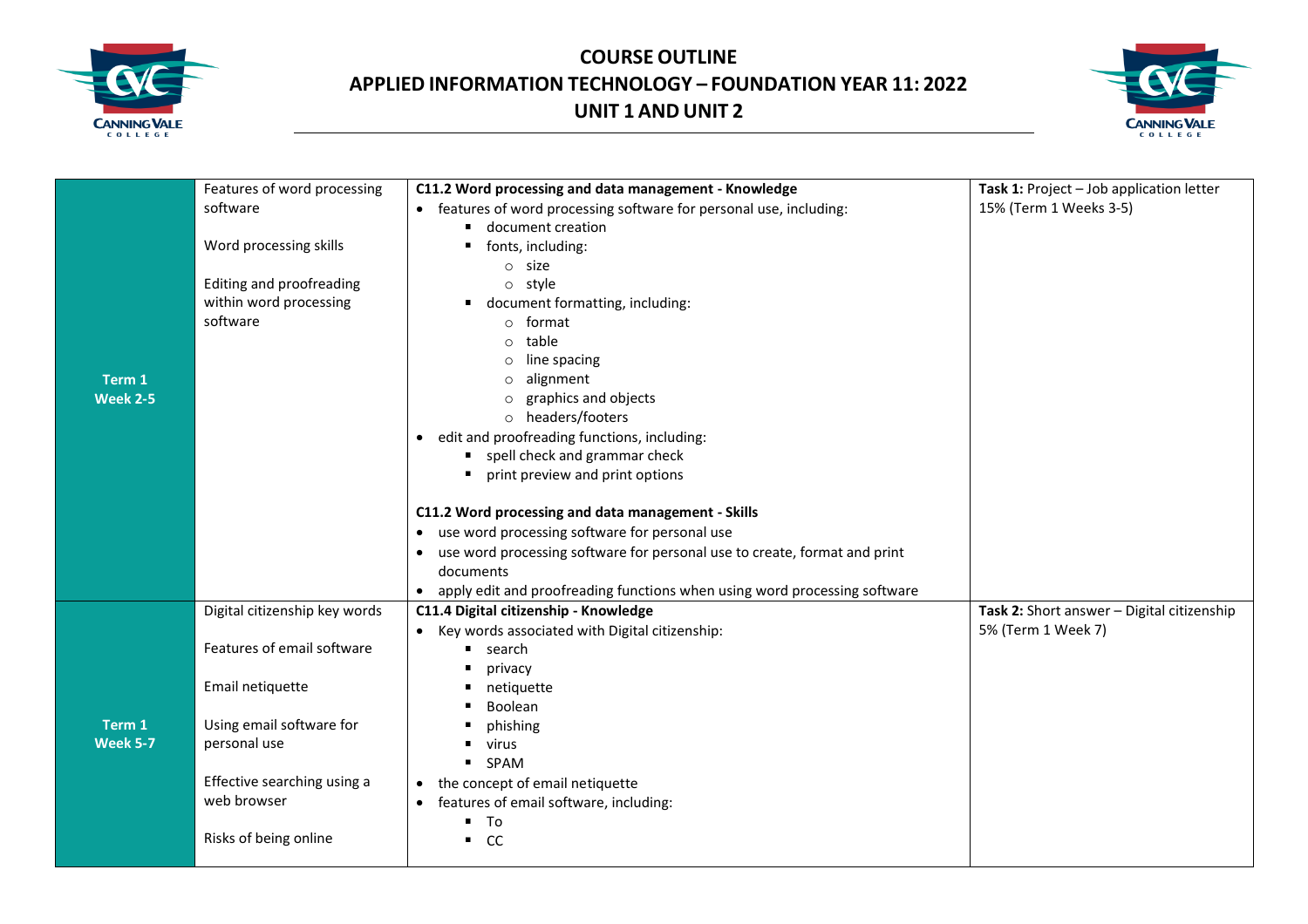



| Methods to protect privacy | <b>BCC</b><br>$\blacksquare$                                                                 |
|----------------------------|----------------------------------------------------------------------------------------------|
| when online                | Subject<br>$\blacksquare$                                                                    |
|                            | ٠<br>Message                                                                                 |
| Copyright in an online     | Attachments                                                                                  |
| environment                |                                                                                              |
|                            | C11.4 Digital citizenship - Skills                                                           |
|                            | • use email software for personal use                                                        |
|                            |                                                                                              |
|                            | C11.4 Digital citizenship - Knowledge                                                        |
|                            | • components of the Uniform Resource Locator (URL):                                          |
|                            | protocol (http://)<br>٠                                                                      |
|                            | server (www)                                                                                 |
|                            | domain                                                                                       |
|                            | purpose (com, edu, gov, net, org)<br>٠                                                       |
|                            | $\blacksquare$ country                                                                       |
|                            |                                                                                              |
|                            | Boolean search operators<br>$\bullet$                                                        |
|                            | AND<br>٠                                                                                     |
|                            | OR                                                                                           |
|                            | <b>NOT</b><br>$\blacksquare$                                                                 |
|                            | considerations for the determination of the validity and accuracy of online<br>$\bullet$     |
|                            | sources, including:                                                                          |
|                            | ■ date last updated                                                                          |
|                            | publication date                                                                             |
|                            | author<br>$\blacksquare$                                                                     |
|                            | • risks of personal online use, including:                                                   |
|                            | " cyber stalking                                                                             |
|                            | identity theft                                                                               |
|                            | cyber bullying                                                                               |
|                            | phishing<br>٠                                                                                |
|                            | slander                                                                                      |
|                            | viruses                                                                                      |
|                            | <b>SPAM</b>                                                                                  |
|                            | the concept of privacy in an online environment related to the use of email and<br>$\bullet$ |
|                            | social media                                                                                 |
|                            | methods of maintaining personal privacy and the non-disclosure of personal<br>$\bullet$      |
|                            | details when online, including:                                                              |
|                            |                                                                                              |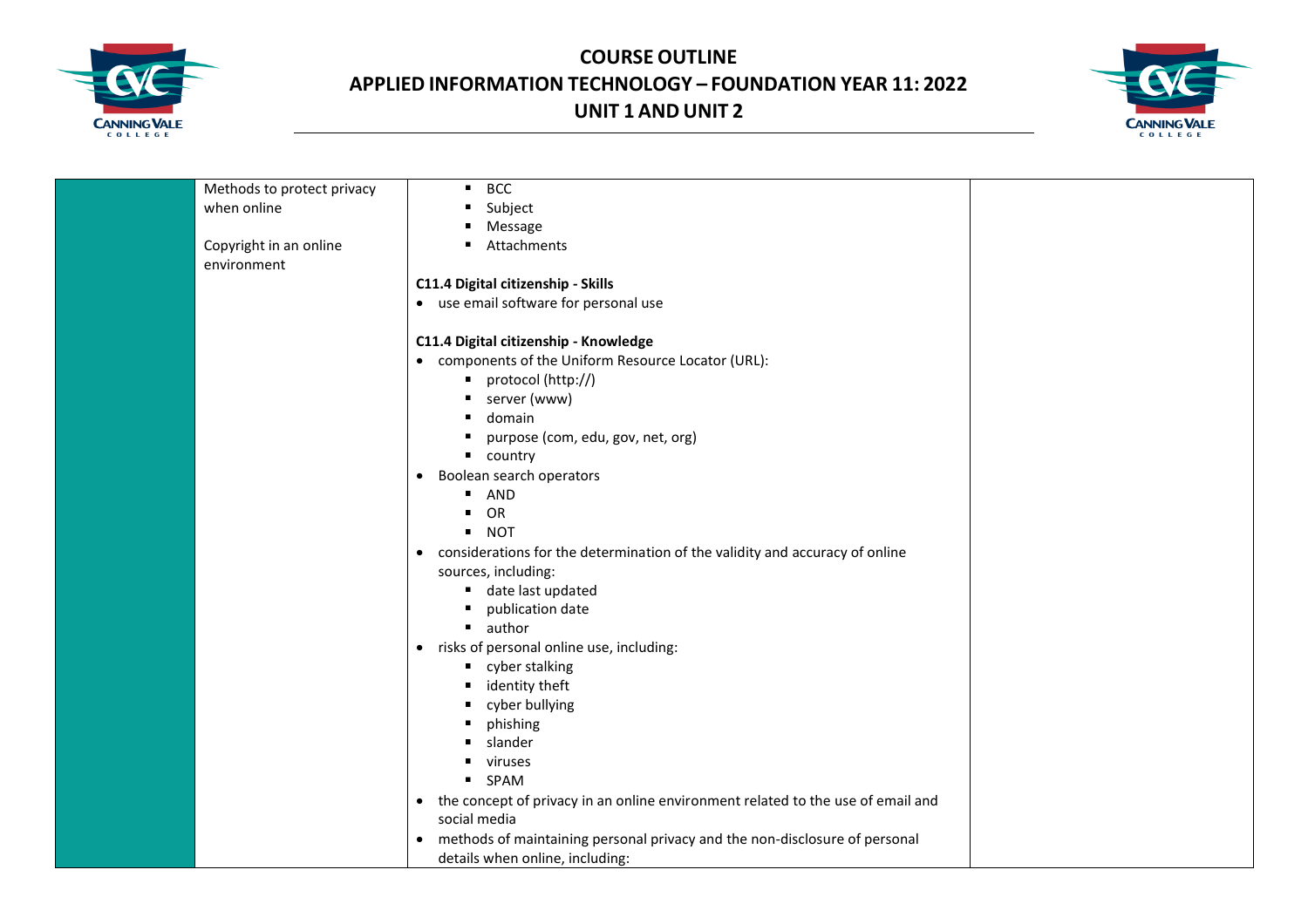



|                  |                                             | turning off location services (GPS location)<br>using online security techniques, including passwords<br>using privacy settings in social media software<br>using avatars<br>٠<br>C11.4 Digital citizenship - Skills<br>• conduct an online search using Boolean search operators<br>apply strategies to assess the accuracy of information from an online site<br>$\bullet$<br>apply personal strategies when using email to ensure online security<br>$\bullet$<br>C11.4 Digital citizenship - Knowledge<br>• the concept of copyright in an online environment related to the use of email and<br>social media<br>• strategies for acknowledging copyright, including: |                                     |
|------------------|---------------------------------------------|---------------------------------------------------------------------------------------------------------------------------------------------------------------------------------------------------------------------------------------------------------------------------------------------------------------------------------------------------------------------------------------------------------------------------------------------------------------------------------------------------------------------------------------------------------------------------------------------------------------------------------------------------------------------------|-------------------------------------|
|                  |                                             | citing references<br>$\blacksquare$                                                                                                                                                                                                                                                                                                                                                                                                                                                                                                                                                                                                                                       |                                     |
|                  |                                             | bibliographies<br>٠                                                                                                                                                                                                                                                                                                                                                                                                                                                                                                                                                                                                                                                       |                                     |
|                  |                                             |                                                                                                                                                                                                                                                                                                                                                                                                                                                                                                                                                                                                                                                                           |                                     |
|                  |                                             | C11.4 Digital citizenship - Skills                                                                                                                                                                                                                                                                                                                                                                                                                                                                                                                                                                                                                                        |                                     |
|                  |                                             | • apply strategies for acknowledging copyright                                                                                                                                                                                                                                                                                                                                                                                                                                                                                                                                                                                                                            |                                     |
|                  |                                             |                                                                                                                                                                                                                                                                                                                                                                                                                                                                                                                                                                                                                                                                           |                                     |
|                  | Computer system key words                   | C11.1 The computer system - Knowledge                                                                                                                                                                                                                                                                                                                                                                                                                                                                                                                                                                                                                                     | Task 3: Short answer - The computer |
|                  |                                             | • Key words associated with the computer system:                                                                                                                                                                                                                                                                                                                                                                                                                                                                                                                                                                                                                          | system 5% (Term 1 Week 10)          |
|                  | Purpose of the computer                     | hardware<br>٠                                                                                                                                                                                                                                                                                                                                                                                                                                                                                                                                                                                                                                                             |                                     |
|                  | system                                      | software                                                                                                                                                                                                                                                                                                                                                                                                                                                                                                                                                                                                                                                                  |                                     |
|                  |                                             | user                                                                                                                                                                                                                                                                                                                                                                                                                                                                                                                                                                                                                                                                      |                                     |
|                  | Types of computer systems                   | desktop<br>٠                                                                                                                                                                                                                                                                                                                                                                                                                                                                                                                                                                                                                                                              |                                     |
| Term 1           |                                             | computer system<br>٠<br>٠                                                                                                                                                                                                                                                                                                                                                                                                                                                                                                                                                                                                                                                 |                                     |
| <b>Week 8-10</b> | Hardware components of a<br>computer system | input<br>٠                                                                                                                                                                                                                                                                                                                                                                                                                                                                                                                                                                                                                                                                |                                     |
|                  |                                             | output<br>$\blacksquare$<br>processing                                                                                                                                                                                                                                                                                                                                                                                                                                                                                                                                                                                                                                    |                                     |
|                  | Computer system software                    | storage                                                                                                                                                                                                                                                                                                                                                                                                                                                                                                                                                                                                                                                                   |                                     |
|                  |                                             | operating system                                                                                                                                                                                                                                                                                                                                                                                                                                                                                                                                                                                                                                                          |                                     |
|                  | <b>Basic troubleshooting</b>                | application                                                                                                                                                                                                                                                                                                                                                                                                                                                                                                                                                                                                                                                               |                                     |
|                  | techniques                                  |                                                                                                                                                                                                                                                                                                                                                                                                                                                                                                                                                                                                                                                                           |                                     |
|                  |                                             |                                                                                                                                                                                                                                                                                                                                                                                                                                                                                                                                                                                                                                                                           |                                     |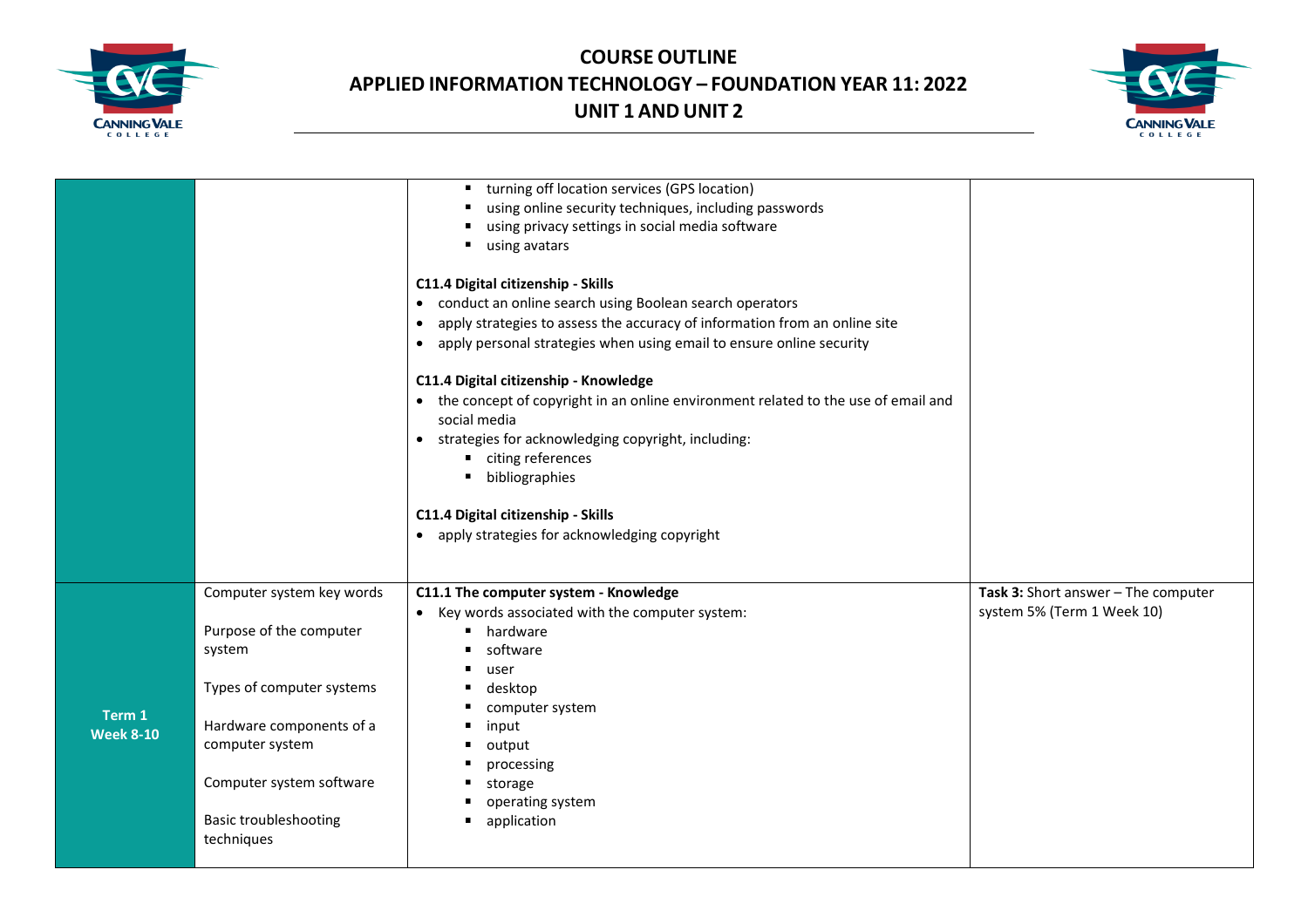



| Ergonomics and workplace | • the purpose of a computer system                                                           |
|--------------------------|----------------------------------------------------------------------------------------------|
| safety and health        | the concept of a computer system, including:<br>$\bullet$                                    |
|                          | hardware                                                                                     |
|                          | software                                                                                     |
|                          | user                                                                                         |
|                          | types of computer systems, including:<br>$\bullet$                                           |
|                          | desktop<br>٠                                                                                 |
|                          | mobile                                                                                       |
|                          | purpose and types of hardware devices of a computer system<br>$\bullet$                      |
|                          | input                                                                                        |
|                          | processing                                                                                   |
|                          | output<br>٠                                                                                  |
|                          | storage<br>٠                                                                                 |
|                          | communication                                                                                |
|                          | purpose and types of computer software<br>$\bullet$                                          |
|                          | operating system                                                                             |
|                          | application<br>٠                                                                             |
|                          | utility<br>٠                                                                                 |
|                          | troubleshooting techniques to resolve common computer system faults<br>$\bullet$             |
|                          | ergonomic and workplace safety and health (WSH) considerations in the setup and<br>$\bullet$ |
|                          | use of a computer workstation, including:                                                    |
|                          | lighting                                                                                     |
|                          | ventilation                                                                                  |
|                          | correct posture                                                                              |
|                          | regular exercise<br>٠                                                                        |
|                          | health risks associated with prolonged use of ICT, including:<br>$\bullet$                   |
|                          | occupational overuse syndrome (OOS)                                                          |
|                          | back strain                                                                                  |
|                          | eye strain                                                                                   |
|                          | C11.1 The computer system - Skills                                                           |
|                          | use troubleshooting techniques to resolve common computer system faults<br>$\bullet$         |
|                          | apply appropriate ergonomic practices when using a computer                                  |
|                          | identify WSH and health risks related to ICT use<br>$\bullet$                                |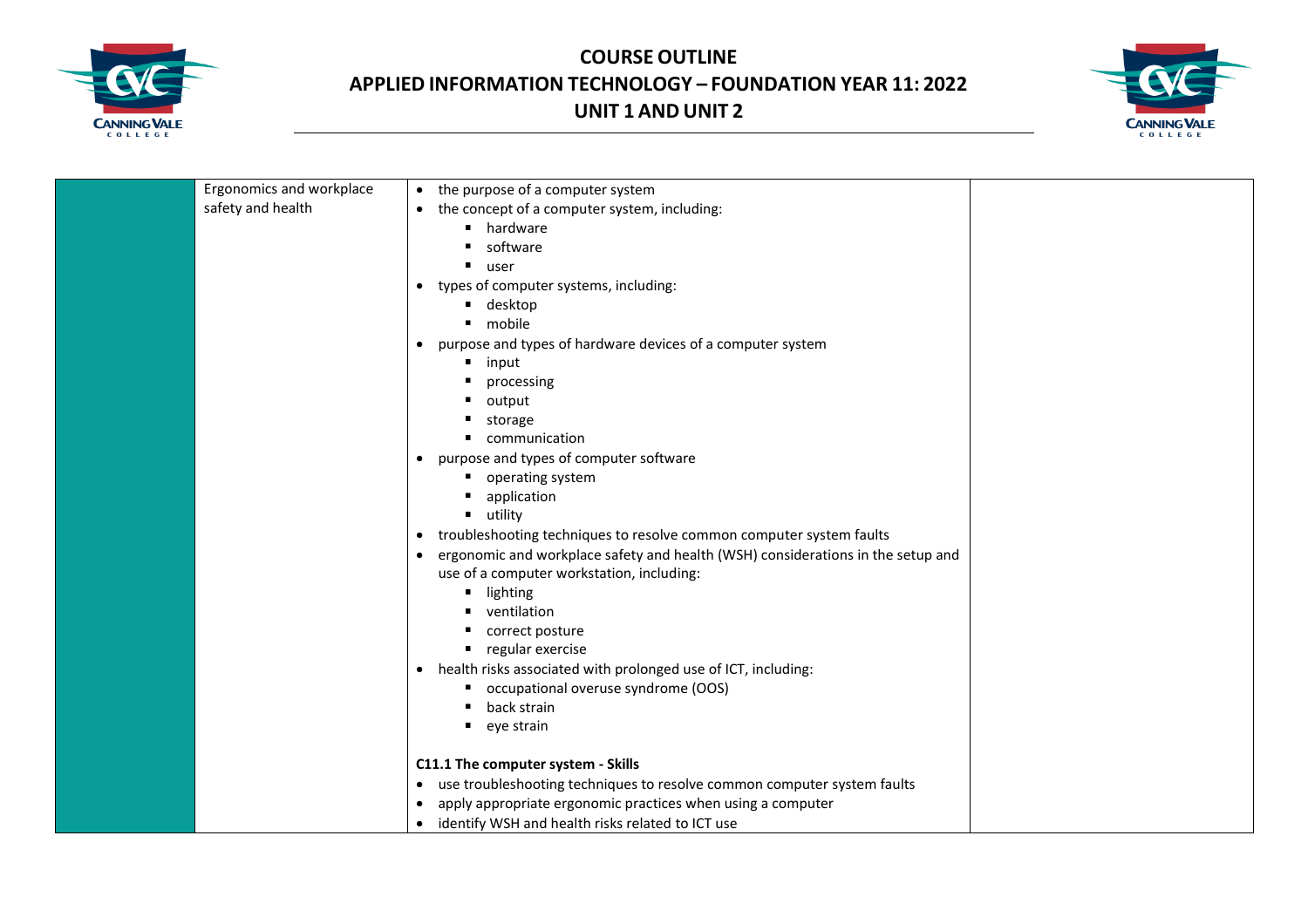



|                 | Presentation software key    | C11.3 Presentation software - Knowledge                                                        | Task 4: Project - Presentation - Part A - |
|-----------------|------------------------------|------------------------------------------------------------------------------------------------|-------------------------------------------|
|                 | words                        | Key words associated with the presentation software:<br>$\bullet$                              | Investigate and plan for a presentation   |
|                 |                              | layout                                                                                         | 8% (Term 2 Week 2)                        |
|                 | Project management key       | template                                                                                       |                                           |
|                 | words                        | transitions                                                                                    |                                           |
|                 |                              | animation                                                                                      |                                           |
|                 | Components of a design       | hyperlinks                                                                                     |                                           |
|                 | process                      | font<br>٠                                                                                      |                                           |
|                 |                              | target audience                                                                                |                                           |
|                 | Time management strategies   | elements of design                                                                             |                                           |
|                 |                              | principles of design<br>٠                                                                      |                                           |
|                 | Target audience              |                                                                                                |                                           |
|                 |                              | C11.5 Project management - Knowledge                                                           |                                           |
|                 | <b>Presentation software</b> | Key words associated with project management:                                                  |                                           |
|                 | features                     | target audience                                                                                |                                           |
|                 |                              | design process                                                                                 |                                           |
| Term 2          | Design elements and          | digital product<br>٠                                                                           |                                           |
| <b>Week 1-2</b> | principles                   | digital solution                                                                               |                                           |
|                 |                              | time management                                                                                |                                           |
|                 | Representing digital product | storyboards<br>٠                                                                               |                                           |
|                 | using diagrams and           |                                                                                                |                                           |
|                 | storyboards                  | C11.5 Project management and C11.3 Presentation software - Knowledge                           |                                           |
|                 |                              | components of a design process for the design of a digital product and/or digital<br>$\bullet$ |                                           |
|                 | Presentation software skills | solution, including:                                                                           |                                           |
|                 | Evaluating a digital product | investigate and plan<br>п                                                                      |                                           |
|                 |                              | design and draft                                                                               |                                           |
|                 |                              | produce<br>٠<br>٠                                                                              |                                           |
|                 |                              | evaluate                                                                                       |                                           |
|                 |                              | the concept of time management<br>$\bullet$                                                    |                                           |
|                 |                              | time management strategies, including:<br>$\bullet$                                            |                                           |
|                 |                              | time plans<br>٠                                                                                |                                           |
|                 |                              | journals                                                                                       |                                           |
|                 |                              | the concept of target audience                                                                 |                                           |
|                 |                              |                                                                                                |                                           |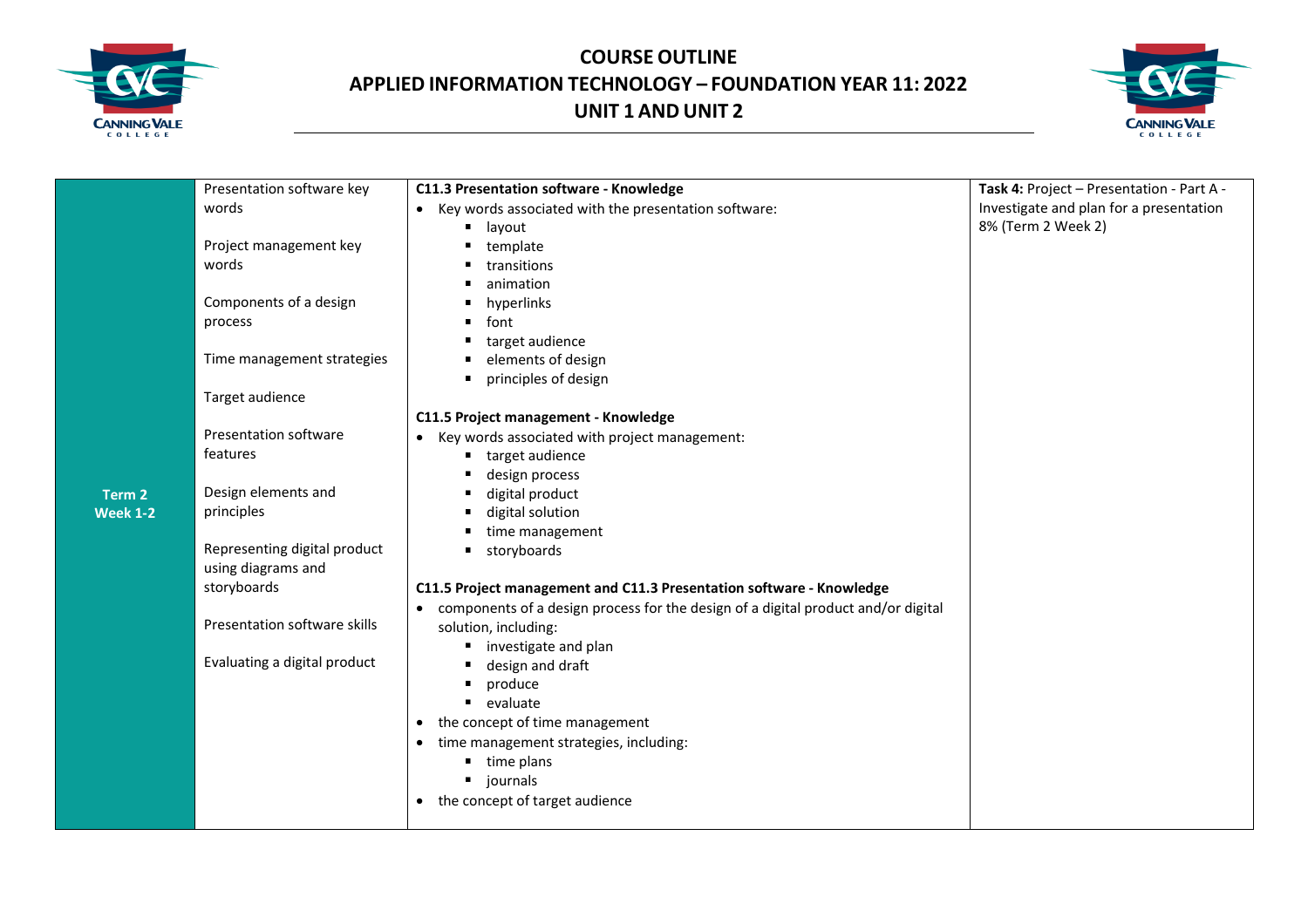



|                 | features of presentation software, including:<br>$\bullet$                                        | Task 5: Project - Presentation - Part B - |
|-----------------|---------------------------------------------------------------------------------------------------|-------------------------------------------|
|                 | document creation                                                                                 | Create a presentation 12%                 |
|                 | design layout and/or templates<br>п.                                                              | (Term 2 Weeks 3-5)                        |
|                 | transitions                                                                                       |                                           |
|                 | animation                                                                                         | Task 6: Extended answer - Presentation -  |
|                 | hyperlinks                                                                                        | Part C - Complete a written evaluation 5% |
|                 | bullets                                                                                           | (Term 2 Week 6)                           |
|                 | graphics/clip art<br>٠                                                                            |                                           |
|                 | print preview and print options<br>$\blacksquare$                                                 |                                           |
|                 | • features of fonts, including:                                                                   |                                           |
|                 | " size                                                                                            |                                           |
|                 | alignment                                                                                         |                                           |
|                 | format                                                                                            |                                           |
|                 | " spacing                                                                                         |                                           |
|                 | the elements of design<br>$\bullet$                                                               |                                           |
|                 | line                                                                                              |                                           |
|                 | ٠<br>shape                                                                                        |                                           |
| Term 2          | space                                                                                             |                                           |
| <b>Week 3-7</b> | • colours                                                                                         |                                           |
|                 | the principles of design<br>$\bullet$                                                             |                                           |
|                 | <b>balance</b>                                                                                    |                                           |
|                 | • emphasis                                                                                        |                                           |
|                 | techniques for representing the design of a digital product and/or digital solution,<br>$\bullet$ |                                           |
|                 | including:                                                                                        |                                           |
|                 | ■ annotated diagrams/sketches                                                                     |                                           |
|                 | " storyboards                                                                                     |                                           |
|                 | criteria and methods for evaluating a digital product and/or digital solution,<br>$\bullet$       |                                           |
|                 | including:                                                                                        |                                           |
|                 | ٠<br>peer                                                                                         |                                           |
|                 | self<br>п.                                                                                        |                                           |
|                 | ■ target audience                                                                                 |                                           |
|                 | C11.5 Project management and C11.3 Presentation software - Skills                                 |                                           |
|                 | • use presentation software                                                                       |                                           |
|                 | • apply time management techniques                                                                |                                           |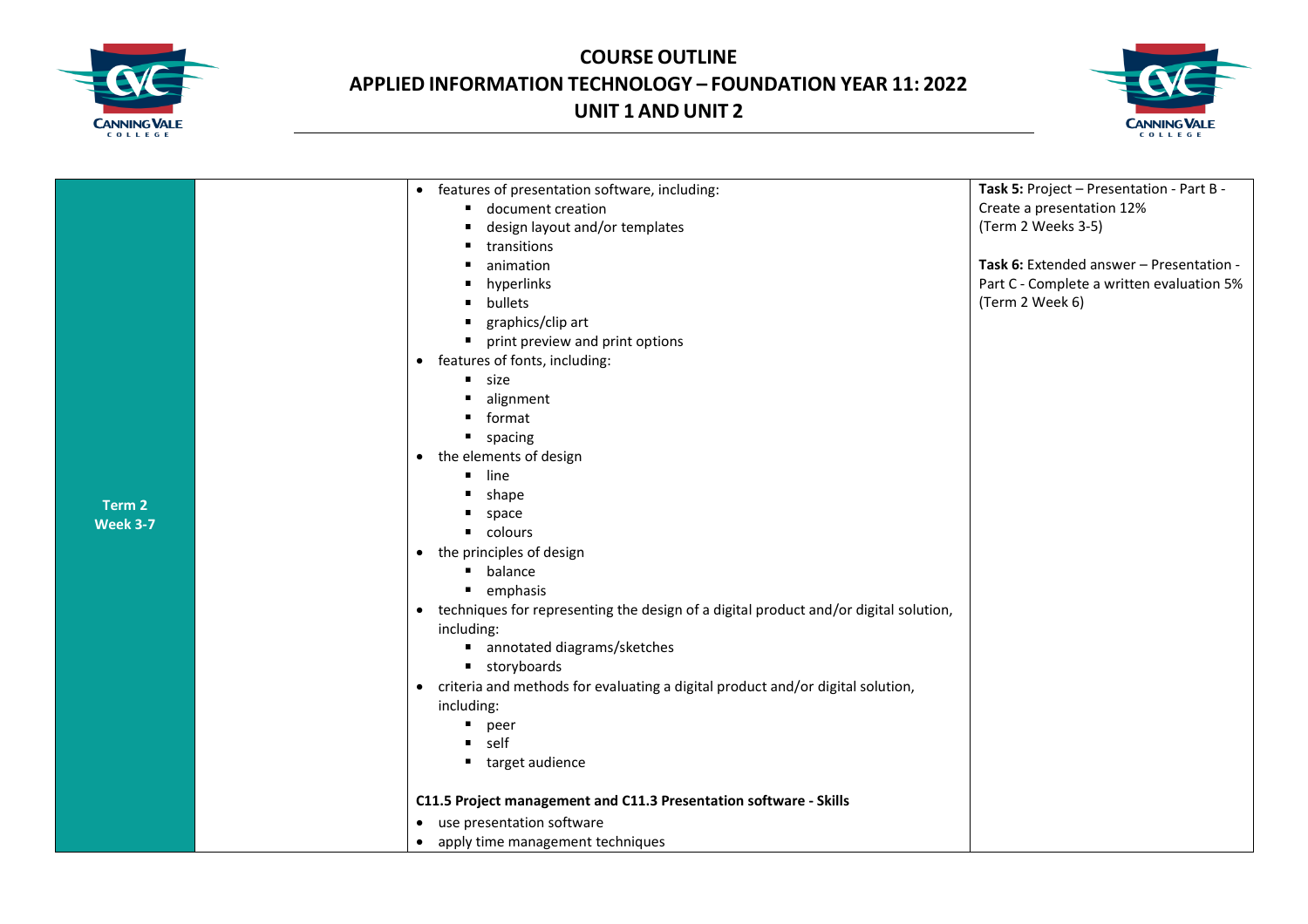



|                   |                         | apply techniques to represent a draft/storyboard<br>$\bullet$                           |                                          |
|-------------------|-------------------------|-----------------------------------------------------------------------------------------|------------------------------------------|
|                   |                         | apply a design process to create a digital product and/or digital solution<br>$\bullet$ |                                          |
|                   |                         | plan and create a digital presentation that meets the requirements of a target          |                                          |
|                   |                         | audience and applies the appropriate elements of design and the principles of           |                                          |
|                   |                         | design                                                                                  |                                          |
|                   |                         | present a digital presentation using presentation software<br>$\bullet$                 |                                          |
|                   |                         | apply edit and proofreading functions when using presentation software<br>$\bullet$     |                                          |
|                   |                         |                                                                                         |                                          |
|                   | Spreadsheets key words  | C11.6 Spreadsheets - Knowledge                                                          | Task 7: Project - Investigate, plan, and |
|                   |                         | Key words associated with spreadsheets:                                                 | create a weekly budget using spreadsheet |
|                   | Features of Spreadsheet | row                                                                                     | software 13%                             |
|                   | software                | column                                                                                  | (Term 2 Weeks 9-10, Term 3 Week 1)       |
|                   |                         | cell                                                                                    |                                          |
|                   | Design and layout of    | worksheet                                                                               |                                          |
|                   | Spreadsheets            | formula                                                                                 |                                          |
|                   |                         | function                                                                                |                                          |
|                   | Spreadsheet skills      | chart                                                                                   |                                          |
|                   |                         | border<br>٠                                                                             |                                          |
|                   |                         | features of spreadsheet software for personal use, including:<br>$\bullet$              |                                          |
| Term 2            |                         | document creation                                                                       |                                          |
| <b>Week 8-10</b>  |                         | components (rows, columns, cell reference, menus, formula bar,                          |                                          |
|                   |                         | worksheets)                                                                             |                                          |
| Term <sub>3</sub> |                         | simple formulas (addition, subtraction, multiplication and division)<br>٠               |                                          |
| Week 1            |                         | simple functions (sum, average)                                                         |                                          |
|                   |                         | cell formats (text, date, currency)                                                     |                                          |
|                   |                         | charts and graphics                                                                     |                                          |
|                   |                         | print preview and print options<br>٠                                                    |                                          |
|                   |                         | considerations for the design and layout of spreadsheets for personal use,<br>$\bullet$ |                                          |
|                   |                         | including:                                                                              |                                          |
|                   |                         | font, size and type<br>п                                                                |                                          |
|                   |                         | colour                                                                                  |                                          |
|                   |                         | layout                                                                                  |                                          |
|                   |                         | alignment                                                                               |                                          |
|                   |                         | border                                                                                  |                                          |
|                   |                         |                                                                                         |                                          |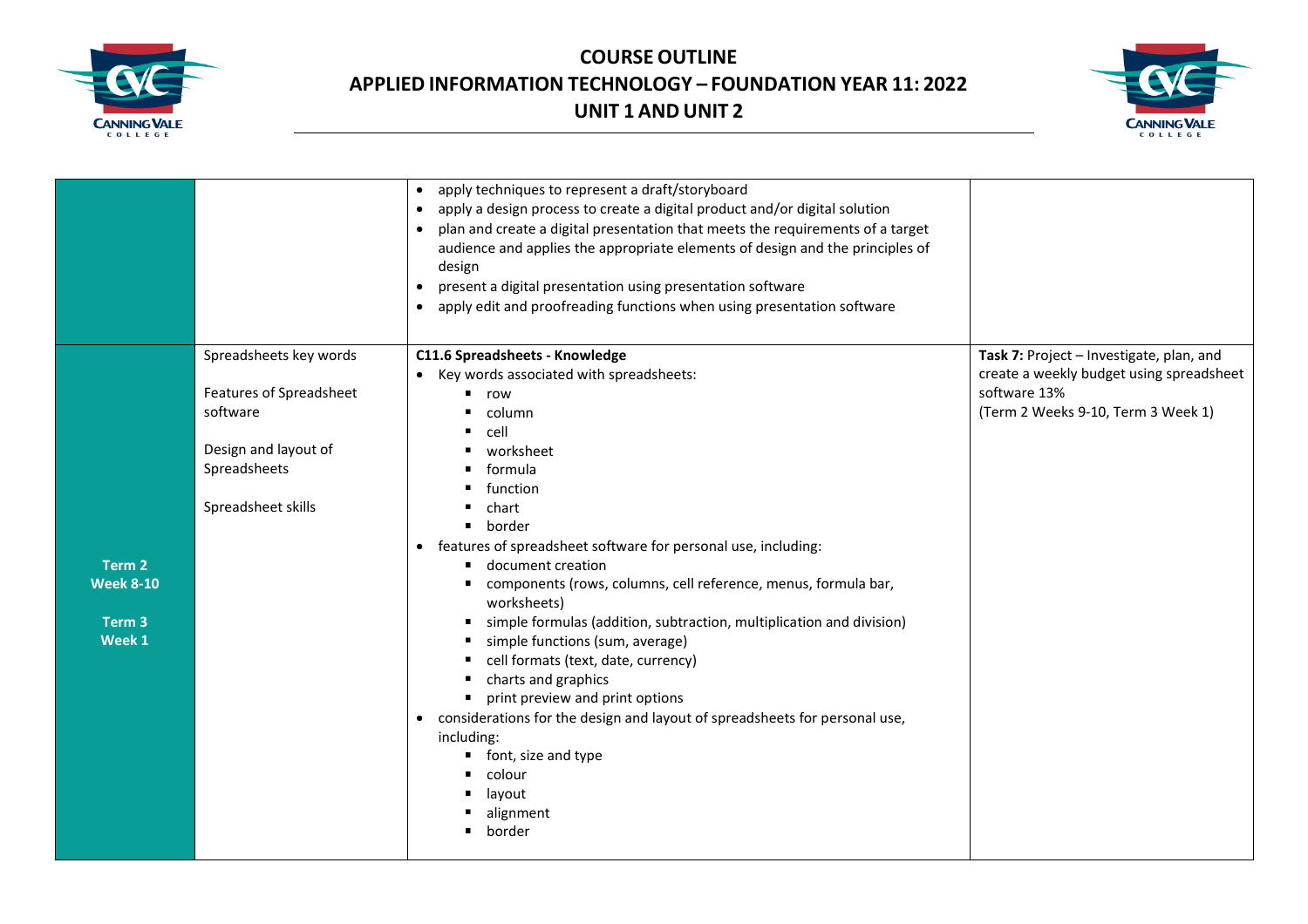



|                                      |                                                                                                                              | <b>C11.6 Spreadsheets - Skills</b><br>apply formulas, functions and graphics to a spreadsheet<br>$\bullet$<br>create charts from a spreadsheet<br>$\bullet$<br>use spreadsheet software to create a simple spreadsheet for personal use<br>apply design and layout concepts when creating design and layout of spreadsheets<br>$\bullet$                                                                                                                                                                                                                                                            |                                                                          |
|--------------------------------------|------------------------------------------------------------------------------------------------------------------------------|-----------------------------------------------------------------------------------------------------------------------------------------------------------------------------------------------------------------------------------------------------------------------------------------------------------------------------------------------------------------------------------------------------------------------------------------------------------------------------------------------------------------------------------------------------------------------------------------------------|--------------------------------------------------------------------------|
|                                      |                                                                                                                              | apply edit and proofreading functions when using spreadsheet software<br>$\bullet$                                                                                                                                                                                                                                                                                                                                                                                                                                                                                                                  |                                                                          |
| Term <sub>3</sub><br><b>Week 2-3</b> | Social collaboration key words<br>Online communication and<br>social media tools<br>Concept of e-learning and e-<br>commerce | C11.7 Social collaboration - Knowledge<br>Key words associated with the social collaboration:<br>$\bullet$<br>blogs<br>forums<br>e-learning<br>٠<br>e-commerce<br>online communication and social media tools, including:<br>$\bullet$<br>п<br>blogs<br>forums<br>news sites<br>photo-sharing sites<br>٠<br>online games<br>YouTube<br>٠<br>the concept of e-learning<br>$\bullet$<br>the concept of e-commerce<br>٠<br>advantages and disadvantages of online banking<br>٠<br>advantages and disadvantages of online buying and selling<br>$\bullet$<br><b>C11.7 Social collaboration - Skills</b> | <b>Task 8: Short answer - Social</b><br>collaboration 5% (Term 3 Week 3) |
|                                      |                                                                                                                              | • use online communication, social media and e-learning tools                                                                                                                                                                                                                                                                                                                                                                                                                                                                                                                                       |                                                                          |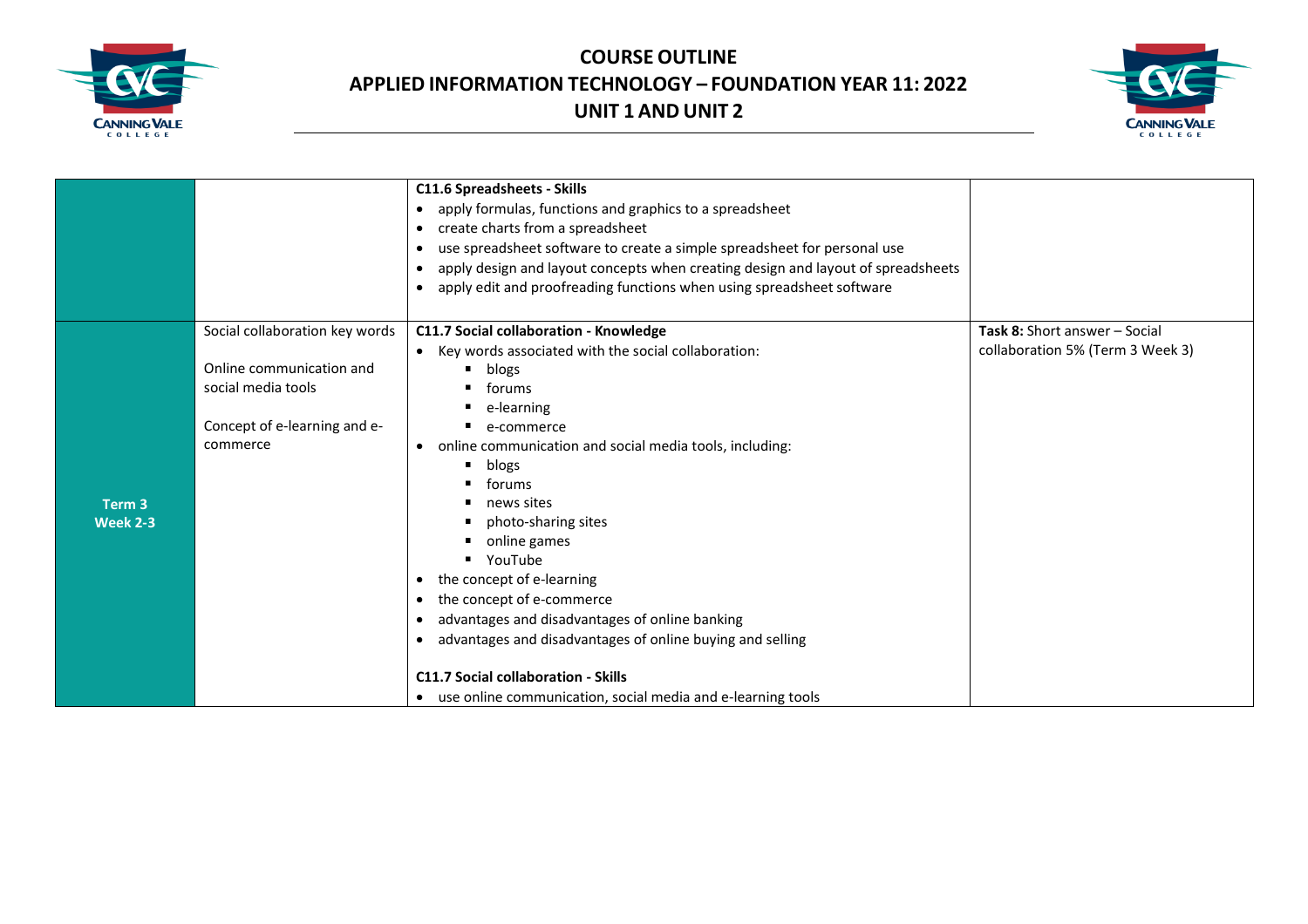



|                           | Desktop publishing key words   | E11.2 Desktop publishing - Knowledge                                                      | Task 9: Project - Create a DTP document |
|---------------------------|--------------------------------|-------------------------------------------------------------------------------------------|-----------------------------------------|
|                           |                                | • Key words associated with desktop publishing:                                           | 14% (Term 3 Weeks 5-8)                  |
|                           | Types of desktop publishing    | desktop publishing<br>п                                                                   |                                         |
|                           | templates                      | template                                                                                  |                                         |
|                           |                                | image frame                                                                               |                                         |
|                           | Features of desktop publishing | text frame<br>$\blacksquare$                                                              |                                         |
|                           | applications                   | the concept of desktop publishing<br>$\bullet$                                            |                                         |
|                           |                                | the purpose of a desktop publishing template<br>$\bullet$                                 |                                         |
|                           | Desktop publishing skills      | types of desktop publishing templates, including:<br>$\bullet$                            |                                         |
|                           |                                | brochure<br>п                                                                             |                                         |
|                           |                                | calendar                                                                                  |                                         |
|                           |                                | cards<br>٠                                                                                |                                         |
|                           |                                | features of desktop publishing applications, including:<br>$\bullet$                      |                                         |
|                           |                                | image frame                                                                               |                                         |
|                           |                                | text frame<br>п                                                                           |                                         |
| Term 3<br><b>Week 4-8</b> |                                | margins                                                                                   |                                         |
|                           |                                | document size                                                                             |                                         |
|                           |                                | basic editing functions, including:<br>п                                                  |                                         |
|                           |                                | $\circ$ insert                                                                            |                                         |
|                           |                                | rotate<br>$\circ$                                                                         |                                         |
|                           |                                | order<br>$\circ$                                                                          |                                         |
|                           |                                | re-size<br>$\circ$                                                                        |                                         |
|                           |                                | format options<br>0                                                                       |                                         |
|                           |                                | colour scheme selections<br>$\circ$                                                       |                                         |
|                           |                                | E11.2 Desktop publishing - Skills                                                         |                                         |
|                           |                                | use desktop publishing software for personal use<br>$\bullet$                             |                                         |
|                           |                                | use desktop publishing software templates<br>$\bullet$                                    |                                         |
|                           |                                | use desktop publishing software to produce a digital product and/or digital<br>$\bullet$  |                                         |
|                           |                                | solution                                                                                  |                                         |
|                           |                                | apply edit and proofreading functions when using desktop publishing software<br>$\bullet$ |                                         |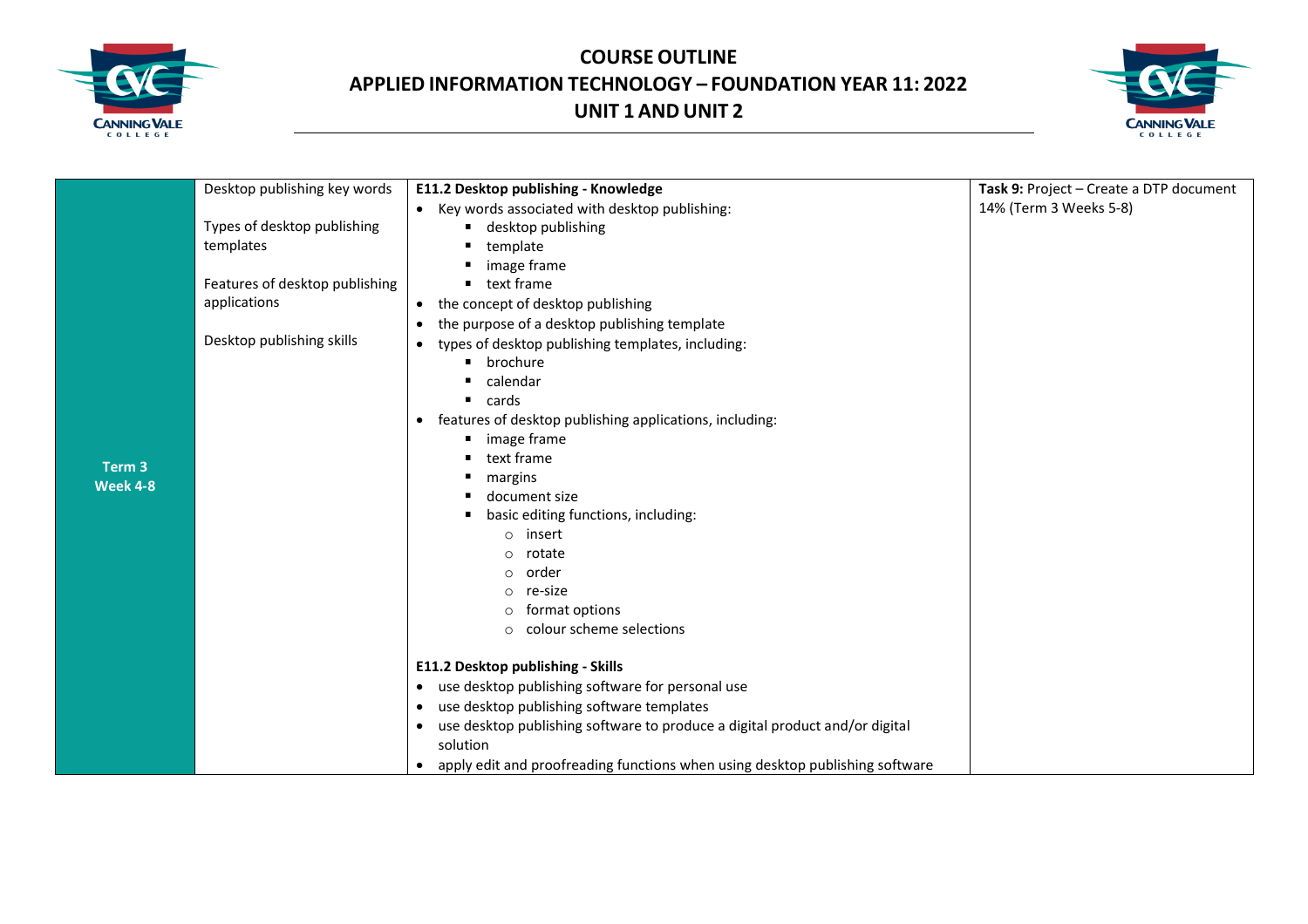



|                   | Digital photography and photo    | E11.4 Digital photography and graphics manipulation - Knowledge                              | Task 10: Project - Digital photography |
|-------------------|----------------------------------|----------------------------------------------------------------------------------------------|----------------------------------------|
|                   | editing key words                | • Key words associated with digital photography and graphics manipulation:                   | and photo editing - Part A 8%          |
|                   |                                  | file size                                                                                    | (Term 3 Week 10, Term 4 Weeks 1-4)     |
|                   | Features of a digital camera     | resolution                                                                                   |                                        |
|                   |                                  | alignment                                                                                    | Task 11: Short answer - Desktop        |
|                   | Considerations for taking        | crop                                                                                         | publishing and Digital photography 5%  |
|                   | digital photographs, including   | red eye                                                                                      | (Term 3 Week 2)                        |
|                   | composition                      | layers                                                                                       |                                        |
|                   |                                  | defamation                                                                                   | Task 12: Extended answer - Digital     |
|                   | Features of digital image        | bias<br>$\blacksquare$                                                                       | photography and photo editing - Part A |
|                   | editing software                 | features of a digital camera                                                                 | 5% (Term 4 Week 3)                     |
|                   |                                  | considerations for taking digital photographs, including:                                    |                                        |
|                   | Social issues related to digital | format, including file size and file format                                                  |                                        |
|                   | photograph manipulation          | resolution<br>$\blacksquare$                                                                 |                                        |
|                   |                                  | exposure/lighting<br>٠                                                                       |                                        |
|                   | Digital photography skills       | considerations for the composition of digital photographs, including:<br>$\bullet$           |                                        |
| Term <sub>3</sub> |                                  | colour<br>٠                                                                                  |                                        |
| <b>Week 9-10</b>  | Photo editing skills             | space                                                                                        |                                        |
|                   |                                  | horizontal and vertical alignment                                                            |                                        |
| Term 4            |                                  | contrast                                                                                     |                                        |
| <b>Week 1-4</b>   |                                  | rule of thirds<br>٠                                                                          |                                        |
|                   |                                  | features of digital image editing software, including:<br>$\bullet$                          |                                        |
|                   |                                  | crop                                                                                         |                                        |
|                   |                                  | red eye removal<br>٠                                                                         |                                        |
|                   |                                  | brightness                                                                                   |                                        |
|                   |                                  | contrast                                                                                     |                                        |
|                   |                                  | rotate                                                                                       |                                        |
|                   |                                  | flip                                                                                         |                                        |
|                   |                                  | background removal                                                                           |                                        |
|                   |                                  | use of layers                                                                                |                                        |
|                   |                                  | text in graphics<br>٠                                                                        |                                        |
|                   |                                  | social issues related to the manipulation of digital photographs and/or images,<br>$\bullet$ |                                        |
|                   |                                  | including:                                                                                   |                                        |
|                   |                                  | defamation                                                                                   |                                        |
|                   |                                  | bias                                                                                         |                                        |
|                   |                                  |                                                                                              |                                        |